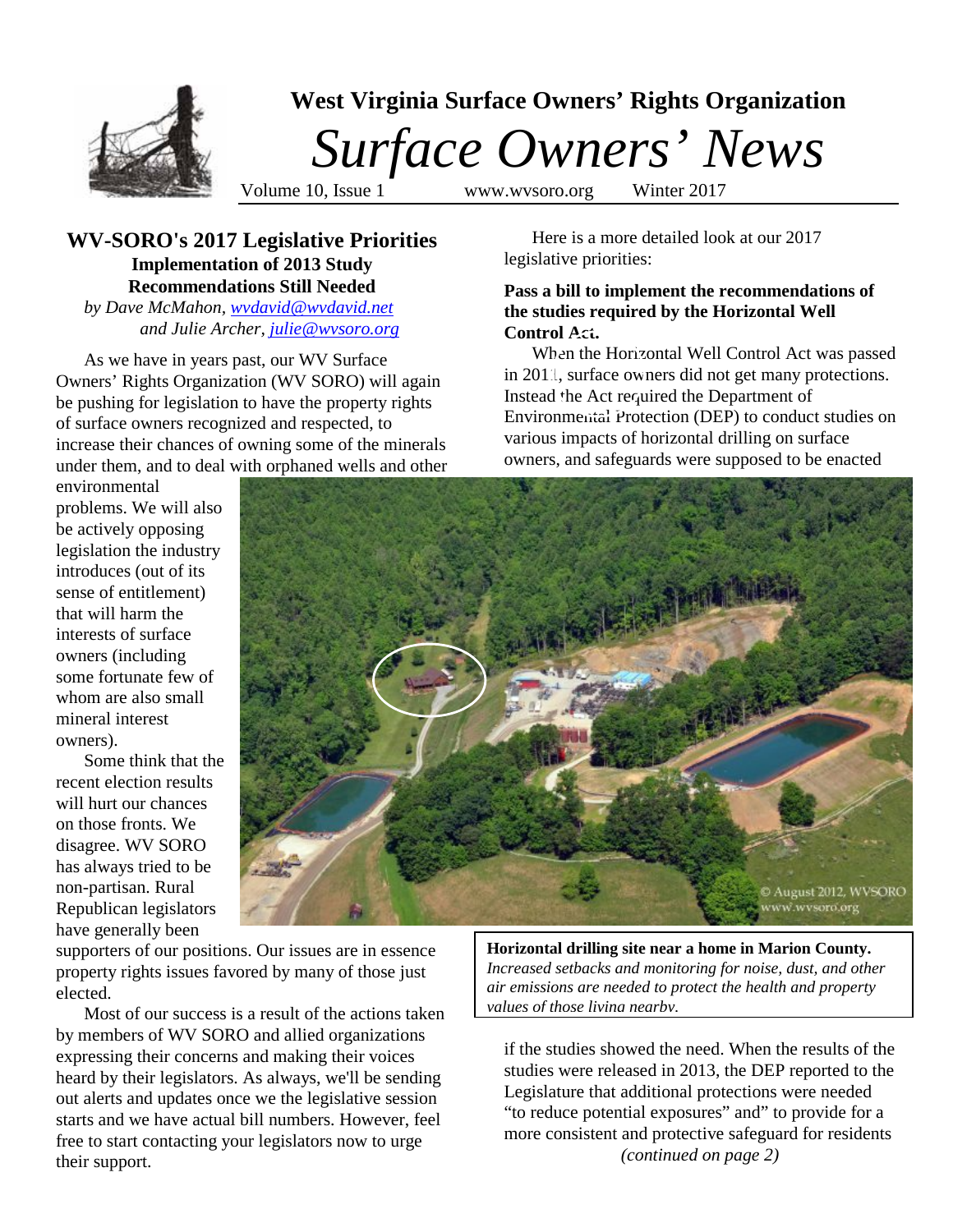## **2017 Legislative Priorities** *(continued from page 1)*

in affected areas." However, these safeguards and other recommendations from the studies, which include fence-line monitoring for noise, dust, and other air emissions from horizontal drilling sites, were never implemented.

# **Pass a "land reunion" bill to let surface owners step into the shoes of the high bidder if an interest in the minerals under their land is sold at a tax sale/auction.**

Ownership of the surface and ownership of the minerals should never have been separated. Almost everyone agrees this was a bad idea. WV SORO supports a "West Virginia Land Reunion", and we have even recorded a song about it for you to listen to at [www.wvsoro.org/west-virginia-land-reunion-song/.](http://www.wvsoro.org/west-virginia-land-reunion-song/)

This session, the Legislature should pass a bill that begins to reverse the trend of separate ownership by giving surface owners a first chance to own any interest in the minerals under their land that are sold for non-payment of property taxes.

# **Pass a bill that uses funds owed to missing and unknown mineral owners to plug orphaned wells.**

The "Oil and Gas Reclamation Fund" was established to plug the thousands of oil and gas wells that have been orphaned over the last century by oil and gas drillers who went out of business without plugging them. As development of the Marcellus Shale and other shale formations continues to drive smaller drilling companies out of business the problem is likely to get worse. From 2010 to 2014, there was only enough money in the fund to plug six wells a year. However, the increase in Marcellus Shale and other unconventional drilling has also resulted in many more suits being filed to partition mineral tracts owned by multiple heirs, and lots of money being held by special receivers for heirs who cannot be found. If the heirs do not turn up in 5 years the money goes to the state Treasurer to be deposited into the General Revenue fund. Our bill would send that money to the Oil and Gas Reclamation Fund instead, making it available to plug orphaned wells.

## **Pass a bill to require a forfeited bond to fix the problem on the land that caused the forfeiture.**

The money that goes into the Oil and Gas Reclamation Fund comes from two sources. One of these is a small fee drillers pay when they apply for new drilling permits. Money also goes into the fund when the DEP forfeits the bond of a driller who has not plugged a well that should be plugged or causes

some other problem. This does not happen very often.

Currently, the DEP keeps a list of orphaned wells and prioritizes them according to how much of a problem they are, and DEP has to plug them in that order. This is generally not a bad way to prioritize the limited amount of funding available to plug the thousands of orphaned wells in West Virginia. However, when a landowner goes to the trouble to get the DEP to forfeit a drillers' bond because of a problem well on their land, we believe that the the money should be used first to fix the problem on landowner's land that caused the bond to be forfeited.

For more on these issues and proposals, and to listen to "the West Virginia Land Reunion Song", visit [www.wvsoro.org.](http://www.wvsoro.org/)

# **Zombie Bills?**

# **Bills to Aid Drillers Could Be Back in 2017**

*by Julie Archer, [julie@wvsoro.org](mailto:julie@wvsoro.org)*

The following is a summary of various bad bills that were working their way through the Legislature during the 2016 session. Fortunately all of these proposals were either soundly defeated or stalled a different points in the legislative process — in large part due to citizen outrage and opposition.

Thank you to those of you who contacted your legislators about these terrible bills and for making your voices heard. Your calls, emails, and personal letters made a difference.

Unfortunately, due to the ongoing mass litigation nuisance suits and outcomes in other court cases, the industry is likely to be emboldened to bring back some of these proposals, which would further erode the limited rights surface owners have and eliminate laws that surface owners and others living with oil and gas drilling in their communities are using to seek relief from drilling related impacts that are not regulated by the DEP.

### **Anti-Nuisance Suit Bill**

The most egregious of these proposals was SB 508, which would take away citizens' ability to bring "nuisance" suits against oil and gas drillers or others who engage in activities that harm their property values or interfere with the enjoyment and use of their property. Although much of the discussion around the bill focused on oil and gas drilling, the effects would not be limited to suits over oil and gas related activities. The bill would have given businesses virtual immunity from nuisance suits as long as *(continued on page 3)*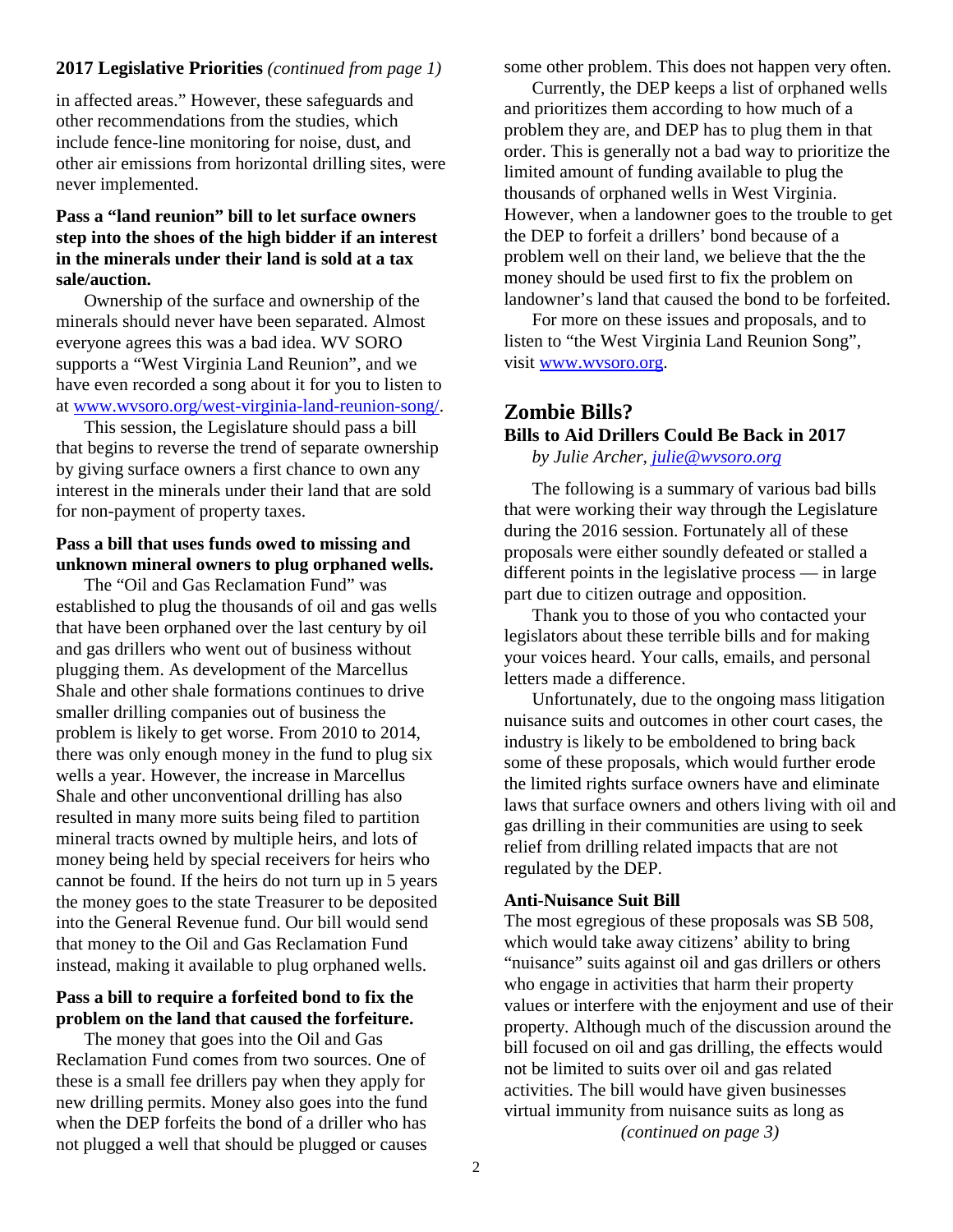## **Zombie Bills?** *(continued from page 2)*

the terms of their license or permit. Drillers and other businesses could use this "permit shield" as a defense, even if the activity causing the nuisance isn't covered or regulated under the license or permit.

After passing the Senate, the bill stalled in the House due to concerns expressed by House Speaker Tim Armstead that the bill was too broadly written and one-sided. With only a week left in the session, Armstead said it would be difficult to sort through all of the issues and concerns raised about the bill. He said if the House moves forward with the legislation they want it to be something that protects property rights.

If SB 508 had passed, property owners would have no legal recourse to hold irresponsible neighbors accountable for their actions. We can't let the Legislature take this right away.

### **"Right to Trespass" for Survey Access**

Last year the Senate Judiciary Committee passed out SB 596, which would give pipeline companies planning the interstate pipeline projects the right to access private property for the purpose of surveying without getting landowner permission. Currently, there are several such pipeline projects at various stages of development that will cross portions of West Virginia. The bill effectively reversed a Monroe County circuit court decision regarding survey access for these pipeline projects — a decision that was recently upheld by the West Virginia Supreme Court.

The pipeline companies had been relying on and citing West Virginia's eminent domain statute saying it gave them survey access before an eminent domain proceeding has been initiated. That statute says eminent domain can only be for a "public purpose".

In the Monroe County case, the judge ruled that the Mountain Valley pipeline was not for a public purpose and therefore the pipeline company didn't have a right to survey people's land without their permission.

SB 596 gave pipeline companies who have made application and been assigned a docket number by FERC the right to enter for survey activities. The bill required notice to all owners and occupants 15-60 days before entry, requirements that do not currently exist. The bill also limited surveyors to the use of hand tools, and prevents driving or parking motor vehicle on the property without permission.

This "right to trespass" bill was soundly defeated on the Senate floor, with only 11 Senators voting in favor and 23 opposed.



**Ad by the Shale Energy Alliance promoting "joint development" or rebranded forced pooling.** 

## **(Simple) Majority Rules & "Invisible Ink" (AKA Joint Development)**

There were also two bad bills that negatively affect both surface and mineral owners. The House Energy Committee approved a bill (HB 4639) that would allow drillers to lease jointly owned or heirship mineral tracts if a simple majority of owners agree to sign – changing existing common law that currently requires all owners with an interest in tract to sign before a company can execute a lease.

Our biggest concern with the bill, as our cofounder and attorney Dave McMahon told members of the committee, is that there are many surface owners who only control a small portion of the minerals under their property. Under HB 4639, the wishes of those surface owners to be ignored if a little more than 50 percent of their co-owners in the mineral tract make a deal with the gas company. For years, SORO has advised surface owners to buy an interest in the minerals under their property if they want to have a say in how the minerals and their surface property are developed. HB 4639 would *(continued on page 4)*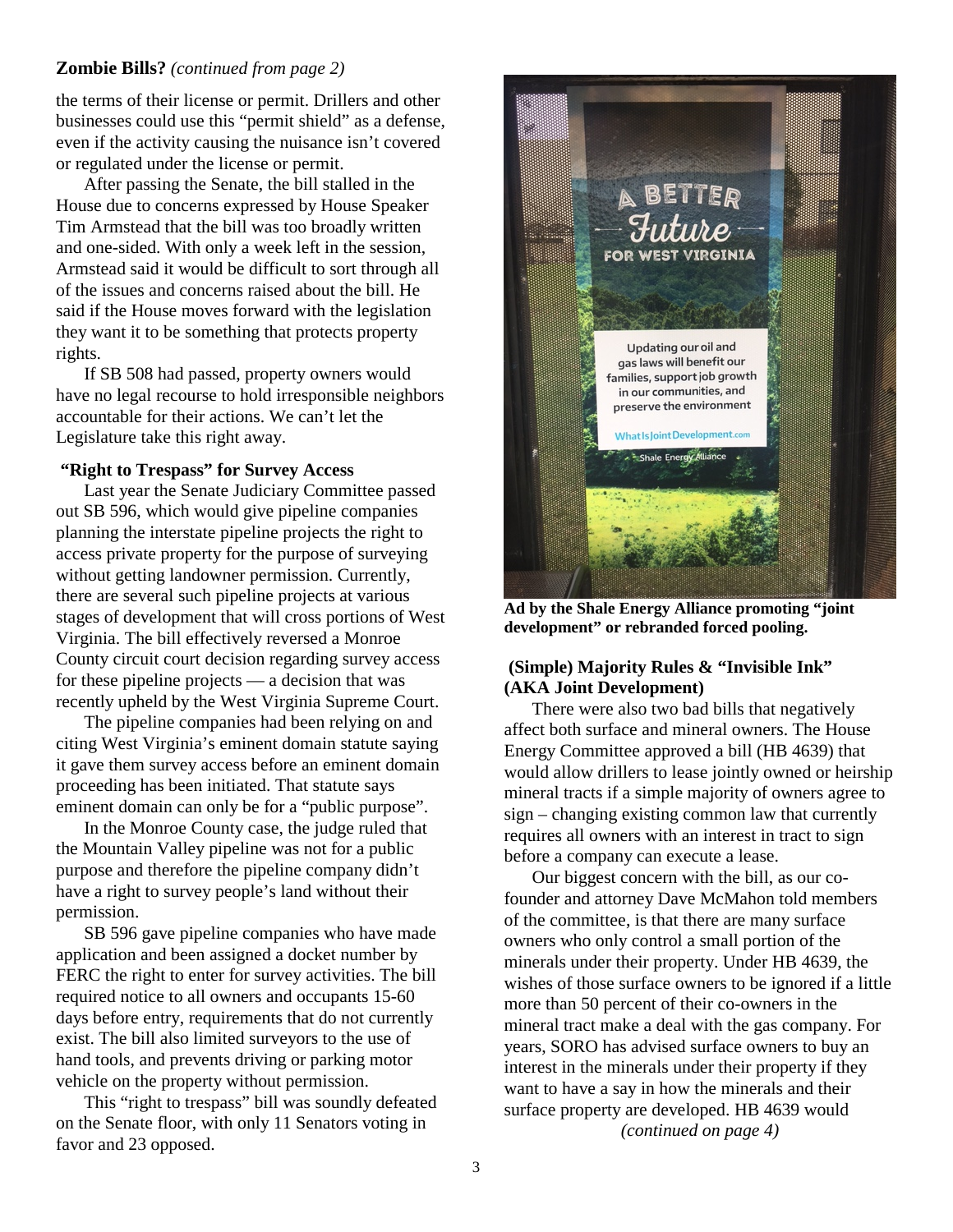### **Zombie Bills?** *(continued from page 3)*

largely eliminate any leverage surface owners with partial ownership of the minerals have in negotiations with gas companies.

HB 4639 appeared to be on the fast track, but was later declared dead by Delegate Woody Ireland, whose committee had originated the bill. Afterward, an even worse version of this forced leasing legislation began moving in the Senate. In addition to ignoring the wishes of these surface owners if a little more than 50 percent of their co-owners in the mineral tract make a deal with the gas company, SB 646 would allow tracts to be pooled into units without surface or mineral owner agreement, and allow a surface owner's land to be used for one of those monster pads for horizontal drilling even if there was a "no surface use" lease. The bill says, "The operator's use of any surface tract overlying the jointly developed leases shall be permissible for that joint development."

As the WV Royalty Owners said in a statement, "This isn't just forced pooling, this is forced pooling on steroids. [In 2015,] some [legislators] were concerned that forced pooling would force 20 percent to lease. [SB 646] forces 49.9 percent to lease with no prohibition of deductions, no depth or target formation limitations, no surface protection, and no recourse against the driller."

These proposals are one-sided pooling bills (the industry gets what it wants, but protections for surface and mineral owners are left out) and a shameful attempt to take away the property rights of West Virginians.

### **Stay Tuned**

Look for this "invisible ink" bill and other bad bills to come back this legislative session, and get ready to make those calls.

# **In Court: WV-SORO Litigation Update**

Here is a brief update on some court cases we've been involved in or monitoring that affect West Virginia surface owners. Because one-third of WV-SORO members also own an interest in their underlying minerals, so we are including updates on cases that affect some mineral owners.

#### **Surface Use Trespass**

Although a driller might have the right to "reasonable use" of a surface tract in order to develop and produce the minerals underneath, WV-SORO

takes the position that a driller cannot use a surface tract for a well pad, horizontal wells, etc. to develop neighboring mineral tracts without getting the surface owners' consent. Although there are rulings in West Virginia Supreme Court cases dealing with coal that agree with us, and all the general legal treatises on oil and gas agree with us, there is not a binding state Supreme Court case on point establishing "precedent" that all Circuit Court judges would have to follow. As a result, drillers continue – pursuant to their sense of entitlement – to tell surface owners that they (the drillers) can come on to a surface owners land without permission.

In our last newsletter, we reported that one case headed to the state Supreme Court had been settled, but that WV-SORO co-founder David McMahon, together with David Grubb and Kris Whiteaker of the Grubb Law Group, had filed another case (Crowder and Wentz v. EQT Production Company). The good news is that Judge Sweeney in Doddridge County agreed with the plaintiffs, based on the merits of the case, that WV-SORO's position is the law. Judge Sweeney "certified the question" to the Supreme Court since there currently is no controlling legal precedent in the state. Unfortunately, to everyone's amazement, the Supreme Court turned down the certified question and refused to hear the case. In response, Judge Sweeney declared that his ruling still stands in this case, and that is very likely the way he will rule in other cases in his judicial circuit/district (Doddridge, Ritchie and Pleasants Counties). Judge Sweeney's ruling can be found at www.wvsoro.org under the heading "You probably can refuse (or maybe block) a horizontal well on your land".

One issue still to be decided in the Crowder case, which is scheduled for trial in April, is the amount of damages. After that, it could be appealed to the state Supreme Court. In the meantime, we are aware of several other active surface trespass cases that could make it to the state Supreme Court, and we will be assisting on those cases as we can by filing friend of the court briefs etc. Until the Supreme Court takes a case and issues a final ruling on the surface use question, WV-SORO will be looking for cases in other judicial circuits to get judges in those circuits to rule in favor of our position. If you know of any current or potential cases, please let us know.

The issue of compensation for damages, and how the compensation is calculated, are other matters for the courts to decide. Drillers are saying compensation *(continued on page 5)*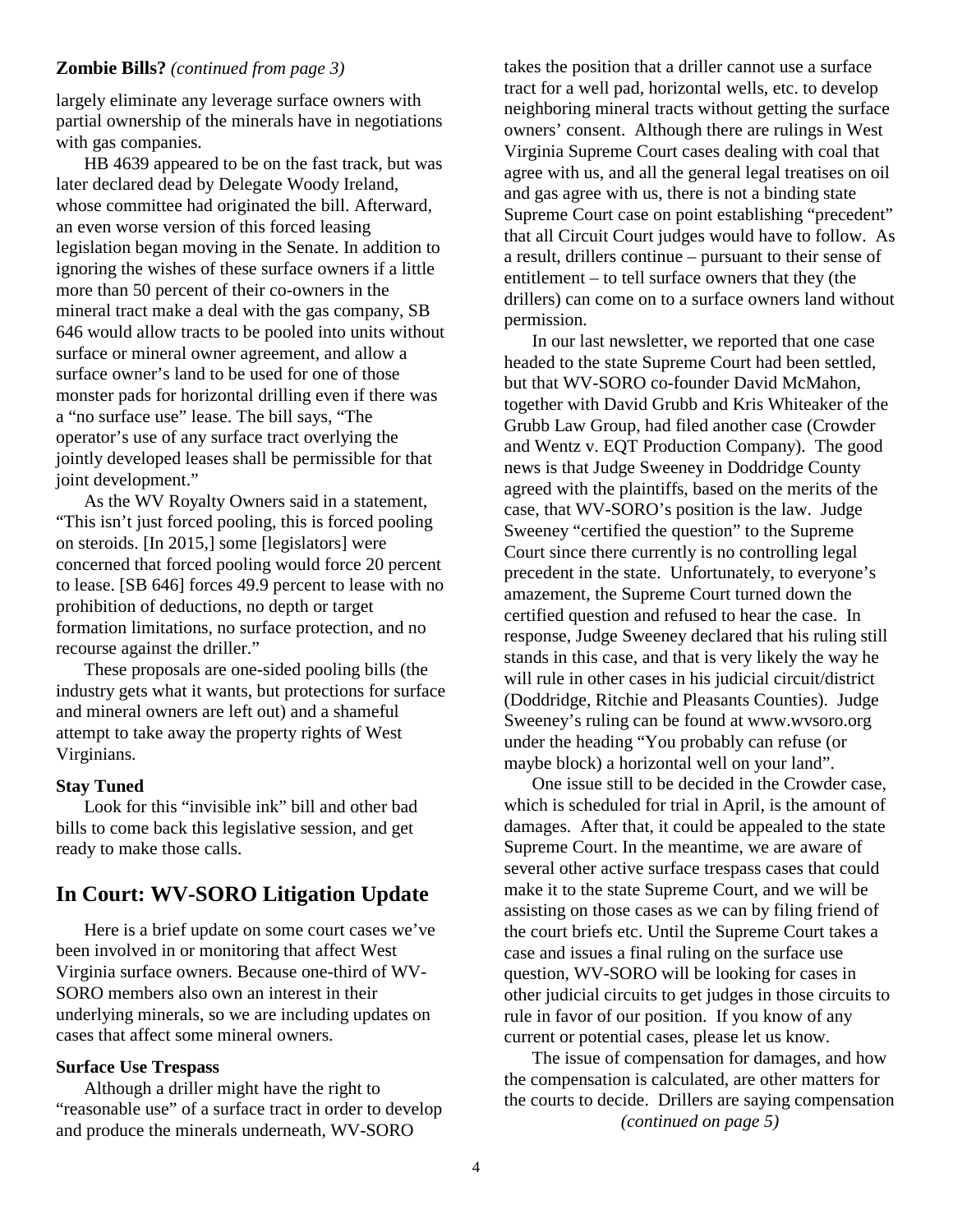## **In Court** *(continued from page 4)*

should only be for what the acreage they take away from the surface owner was worth to the surface owner before the driller showed up. However, WV-SORO thinks that the surface owner's damages should be based on what the use of the surface owner's land is worth to the driller – measured as a percentage of the value of the gas produced or the profits of the driller. We'll keep you posted on this as well. If you are involved in a surface damage case and want help with that issue, please let us know.

### **Eminent Domain/Survey Access for Interstate Pipelines**

Our last newsletter included an article about pipeline companies suing landowners in order to conduct surveys on their lands. The surveys were being conducted for the companies' applications to the Federal Energy Regulatory Commission (FERC). Once a pipeline company's application is approved by FERC, the company has the right to use eminent

### *(continued on page 5)*

domain to bring condemnation proceedings against, and put pipelines across the lands of, surface owners who do not willingly sign a right-of-way agreement.

In West Virginia, eminent domain can only be used for private enterprise projects if the property taken will be put to "public use". Last year, the builders of the Mountain Valley Pipeline (MVP) took legal action against several landowners in West Virginia in order to gain access to their property to conduct surveys. However, some of the landowners fought back, arguing that the pipeline wasn't for a public purpose because no West Virginians would have access to or otherwise use the gas carried by the pipeline.

There is good news on this front. First, Judge Irons in Monroe County ruled that the property owners could keep the pipeline company off of their land because all of the gas was being piped out of West Virginia and was not available for public use in West Virginia. Then, the pipeline company appealed the case to the West Virginia Supreme Court and the court agreed with Judge Irons, upholding his decision.

Despite the good news, there is likely to be an effort to get a bill through the Legislature on this subject during the 2017 session, similar to a bill that was defeated in the Senate during the 2016 session.

#### **Mass Litigation on Nuisance**

More than 200 West Virginia residents in at lease seven counties have filed nuisance suits related to

excessive noise, light, dust, and traffic, and well as other problems, caused by horizontal drilling activities near their homes, which have interfered with their use and enjoyment of their land. (Frankly, we are surprised at the small number of nuisance suits filed.) The lawyers for the landowners, who first brought those cases in October 2013, moved in 2014 to have all of the cases decided by a panel of circuit court judges (called a "mass litigation panel") instead of having them being tried separately by different judges in all the different counties.

These suits before the mass litigation panel are ongoing but suffered a setback. The judges ruled that surface owners above pooled mineral tracts being developed by horizontal wells on neighboring surface tracts couldn't sue for nuisance. If the drillers are producing from the mineral tracts under the surface owners, the drillers have the right to do what is reasonably necessary on the surface tract in order to produce the underlying minerals. Those surface owners would still have claims if the driller was doing more than reasonably necessary to their land in order to get the gas under them out. This could be unreasonable noise or air pollution, or roads that are more disturbing or have more traffic than if it was only the mineral tract under their land being developed.

### **Flat Rate Leases and Royalty Deductions**

Many old leases from early last century say the driller will pay a 1/8th royalty for oil. However, those leases were signed before pipeline infrastructure was around, at a time when gas was of little value. These leases said that the driller would only pay a flat rate, usually \$100 or \$300 a year, if gas was produced no matter how much gas was produced or what it got to be worth over time. This became grossly unfair over the years, but many of these old leases are still in effect "held by production".

In the 1980s the Legislature passed a law often called the "flat rate royalty statute" that said if the driller drilled a new well under an old flat rate lease, or reworked an existing well, then the driller had to start paying 1/8th of the value of the gas "at the wellhead". So drillers began doing this, although many of the drillers would take deductions from the 1/8th royalty for transportation, marketing, or "line loss". ("Line loss" means if the driller does not maintain the lines and mineral owner's gas leaks out, the driller does not have to reimburse the landowner

*(continued on page 6)*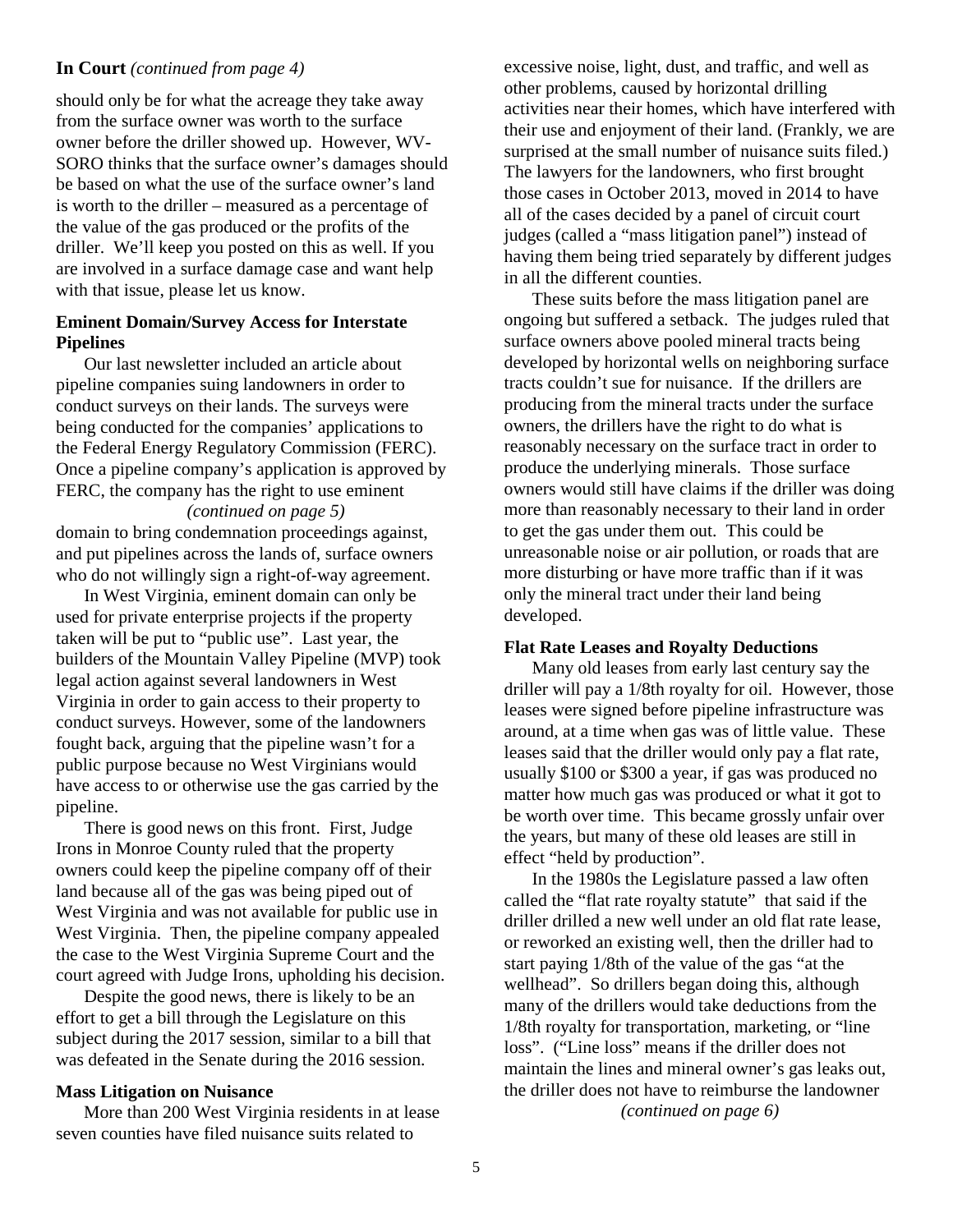### **In Court** *(continued from page 5)*

for losing their gas – or it may mean that the driller's various meters have not been maintained.)

The West Virginia Supreme Court has now applied its ruling in the Tawney v Columbia Natural Resources case to new wells drilled under flat rate leases. In Tawney, the Court ruled in favor of the plaintiffs, that the gas company had wrongfully deducted production costs and expenses from the royalty payments owed to the mineral owners. In the more recent case (Leggett v. EQT), EQT has filed for a rehearing before the Supreme Court. The ruling was a close 3 to 2 vote by the Justices and the company is no doubt hoping that newly elected Justice Beth Walker will tip the vote in their favor.

### **Who Owns Coalbed Methane?**

In 2003, the West Virginia Supreme Court ruled in Energy Development Corporation v. Moss that leases and deeds that granted or reserved rights to "oil and gas" or "natural gas" did not give or reserve rights to coalbed methane (CBM) found in coal seams unless: 1.) the lease or deed specifically mentioned it or 2.) unless there was enough commercial CBM production in the area that it was contemplated by the parties. The issue is important to surface owners because under Moss surface owners can end up owning the CBM and the right to use or grant use of the surface to produce it, and because CBM wells have a greater impact on the surface than conventional vertical.

WV-SORO believes that the Court got it right in the Moss, even though it can lead to uncertainty in some situations. In the cases that have been brought in some of those situations, some of the parties have tried to argue that CBM should always belong to the coal owner or always belong to the gas owners whether it was contemplated by the parties or not at the time of the lease or deed.

The most recent case to reach the Supreme Court, Paulos v. LBR Holdings, the coal owner and the gas owner wanted the CBM. WV-SORO filed a friend of the court brief pointing out that the ruling had implications for surface use and surface owners.

Fortunately, the Court once again upheld Moss. Our brief was mentioned in footnotes 2 and 13 of the Court's decision, which is available on our website.

### **Can Drillers Pool Leases That Do Not Have Pooling Clauses?**

We say, "No." Unfortunately, because of a recent ruling by one Circuit Court judge in Tyler County,

some drillers may be telling people that drillers do not have to have a pooling provision or pooling amendment to put leased tracts into a unit with other leased tracts. The drillers will say that the judge ruled that there is an "implied covenant" in all leases, even old ones, to do so. A driller may tell you this to get you to sign one of their unfair pooling provisions in a lease or an amendment. Don't believe them! The judge's ruling is wrong.

The thoroughness of the reasoning and the legal sophistry contained in the Circuit Court judge's decision must be admired. However, the result is pure alchemy. Lead cannot be turned into gold, and the law and the questionable facts relied upon by the ruling do not, and should not, lead to the conclusion that there is an implied covenant to pool in all leases. In the words of a Farm Bureau lobbyist, there is no invisible ink in a lease.

WV-SORO has posted on its website eleven reasons why this ruling is bad and wrong, and other judges should not follow it. Do not let a driller intimidate you with this opinion.

# **Court Approves Settlement for EPA Rules on Drilling and Fracking Waste Consent decree requires EPA to review oil & gas waste rules for first time in three decades**

*Press release from the Environmental Integrity Project and the Natural Resources Defense Council*

WASHINGTON, D.C. (December 29, 2016) – Late Wednesday, the U.S. District Court for the District of Columbia formally approved a consent decree between the U.S. Environmental Protection Agency and a coalition of community and environmental organizations. The consent decree requires the agency to review and, if necessary, revise its rules for the disposal and handling of dangerous and harmful oil and gas wastes, such as those that result from drilling and fracking. The organizations had filed a federal lawsuit against EPA in May due to the agency's failure to review these rules for nearly thirty years.

The organizations on the lawsuit—captioned Environmental Integrity Project et al. v. McCarthy, No. 1:16-cv-00842—include the Environmental Integrity Project, Natural Resources Defense Council, Earthworks, Responsible Drilling Alliance, San Juan Citizens Alliance, the West Virginia Surface Owners' Rights Organization, and the Center for Health, Environment and Justice. *(continued on page 7)*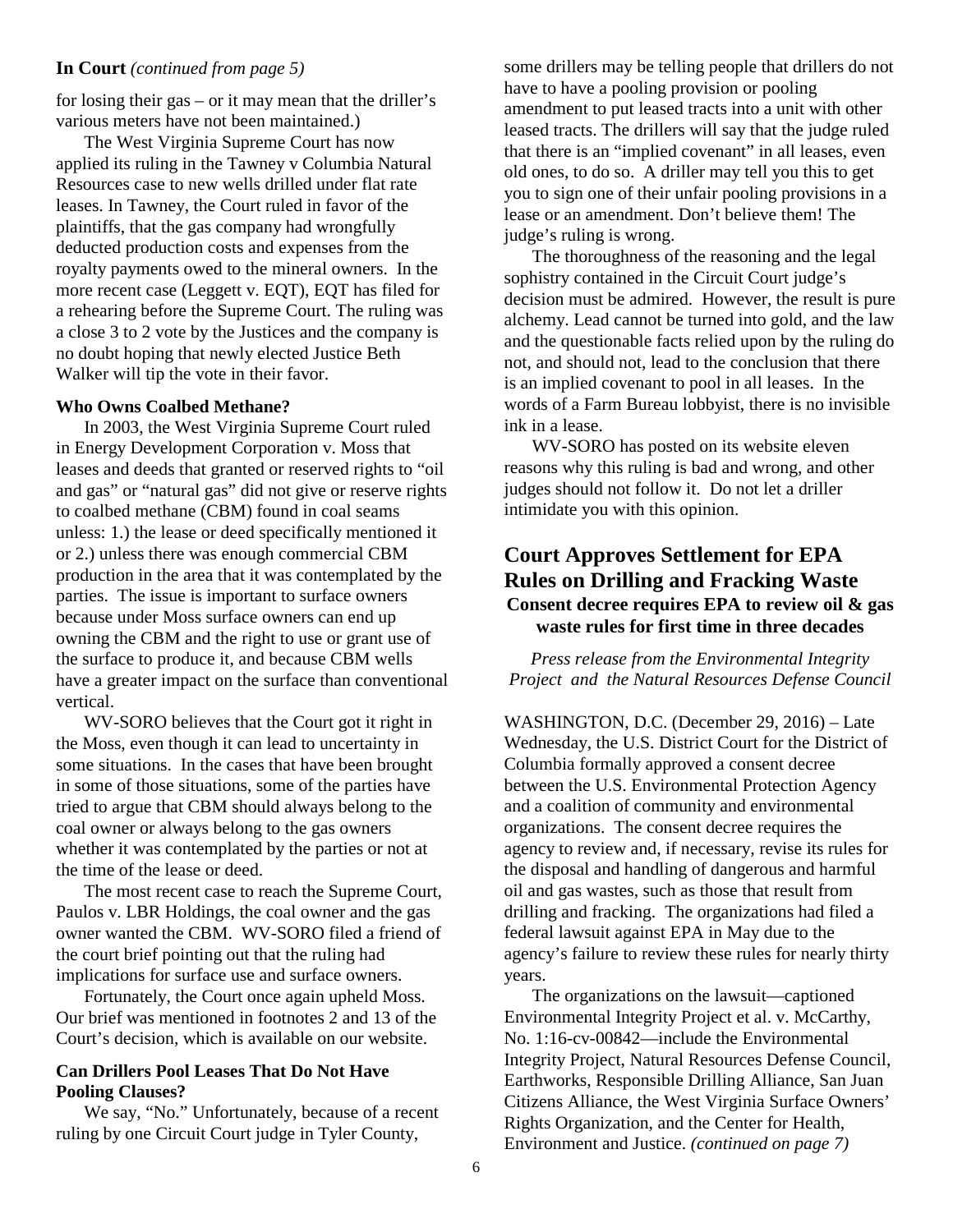## **EPA Settlement** *(continued from page 6)*

"This consent decree is a step in the right direction toward fulfilling EPA's duty to the public," said Adam Kron, senior attorney at the Environmental Integrity Project. "EPA has known since 1988 that its rules for oil and gas wastes aren't up to par, and the fracking boom has made them even more outdated. Our communities deserve the best possible protections for their health and the environment."

In their lawsuit, the organizations raised a number of different wastes and industry practices that new rules should address, including the disposal of fracking wastewater in underground injection wells, which accept hundreds of millions of gallons of oil and gas wastewater and have been linked to numerous earthquakes in Arkansas, Colorado, Kansas, New

Mexico, Ohio, Oklahoma, and Texas The organizations also urged EPA to ban the practice of spreading fracking wastewater onto roads or fields, which allows toxic pollutants to runoff and contaminate streams, and to require landfills and pits to be built with adequate liners and structural integrity to prevent spills and leaks into groundwater and streams.

"We are pleased that the Court approved the parties' agreement," said Amy Mall, senior policy analyst at the Natural Resources Defense Council. "EPA is long overdue to take a closer look at the unique risks posed by oil and gas waste. We will hold the incoming administration accountable for heeding this call, and we will continue to fight to ensure communities get the protection they need from this toxic mess."



**Documented problems with pit identified during a study conducted by WVU.** *(Source: Pits and Impoundments Final Report Assessing Environmental Impacts of Horizontal Well Drilling Operaations, WVU Department of Civil and Environmental Engineering, December 17, 2012.)*